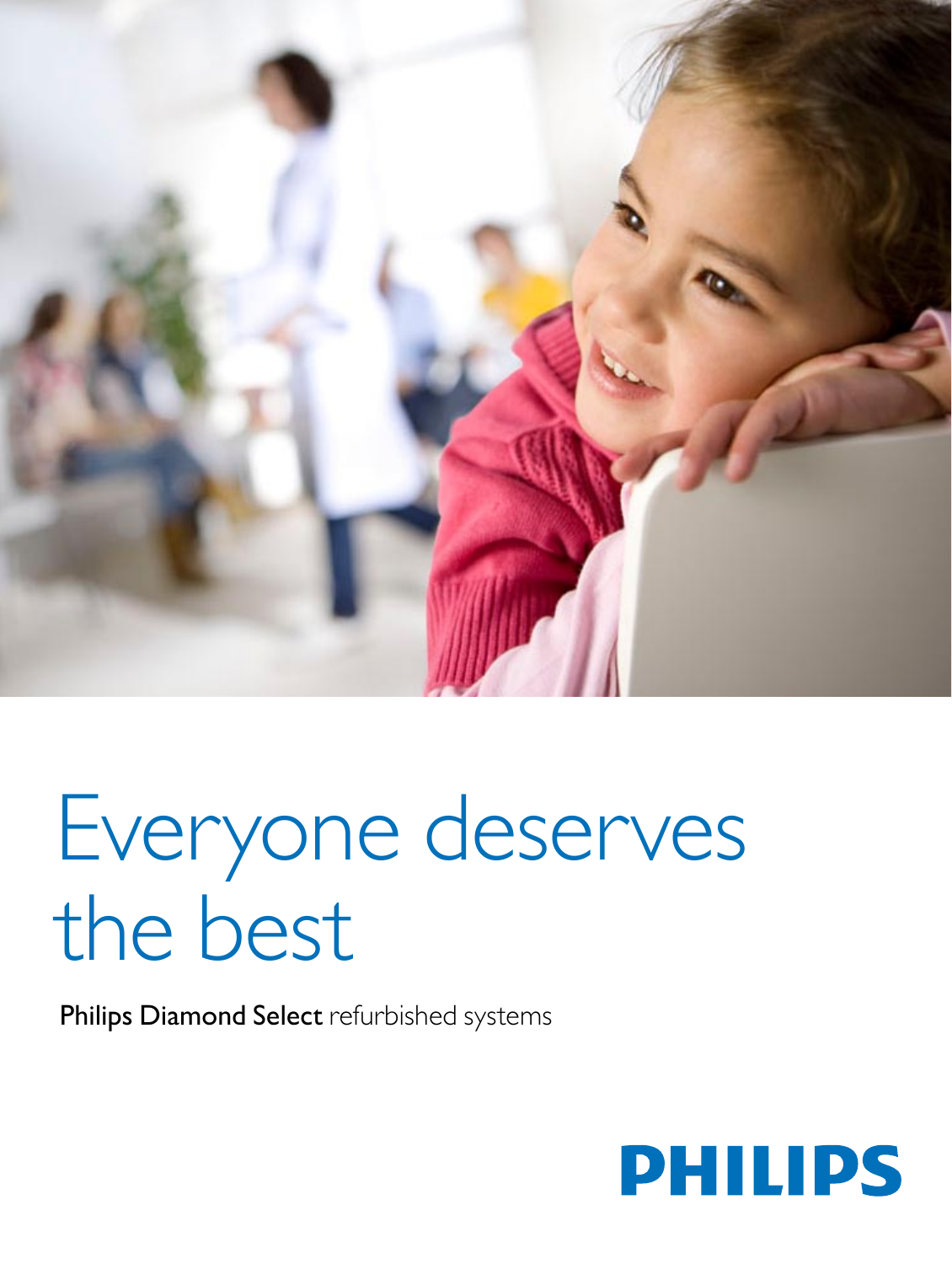# The best care

You want the very best for your patients – the best diagnosis, the best medical care and the best clinical outcomes. It's your goal and it's our goal too. No matter the size, location or financial circumstances of your facility, Philips can help you fulfill that commitment. Our Diamond Select program provides reliable refurbished imaging systems at an attractive price. With Philips refurbished systems you can afford up-to-date technology and provide a wider variety of high-quality services to your patients while increasing your profitability.

### **More convenience**

With up-to-date technology within your financial reach, you can do more for your patients, right within their own community. By offering a broader range of exams at one facility you can make a big difference in patient satisfaction and convenience, because they don't have to travel to another location if they need comprehensive testing.

Thanks to Diamond Select, Milford Regional Medical Center was able to purchase two multislice CT scanners: a new 64-slice and a refurbished 40-slice CT. The center has a fundamental drive to serve their community with faster more confident diagnosis. Linda Egan, Department Manager: "We are doing what we can, within our budget,

to provide the best for the community. The fact that our patients don't have to travel to Boston or the major centers to get the highest level of care is really helpful."

### **More resources**

With more value for your money you can also expand your services to a larger group of patients. By increasing your imaging capacity, you can accommodate more patients in a day and shorten the amount of time patients have to wait for their examinations. You can set up a center of excellence for a dedicated patient group, to serve these patients faster and closer to home.

"With the Diamond Select Allura Xper FD20, we have been able to afford the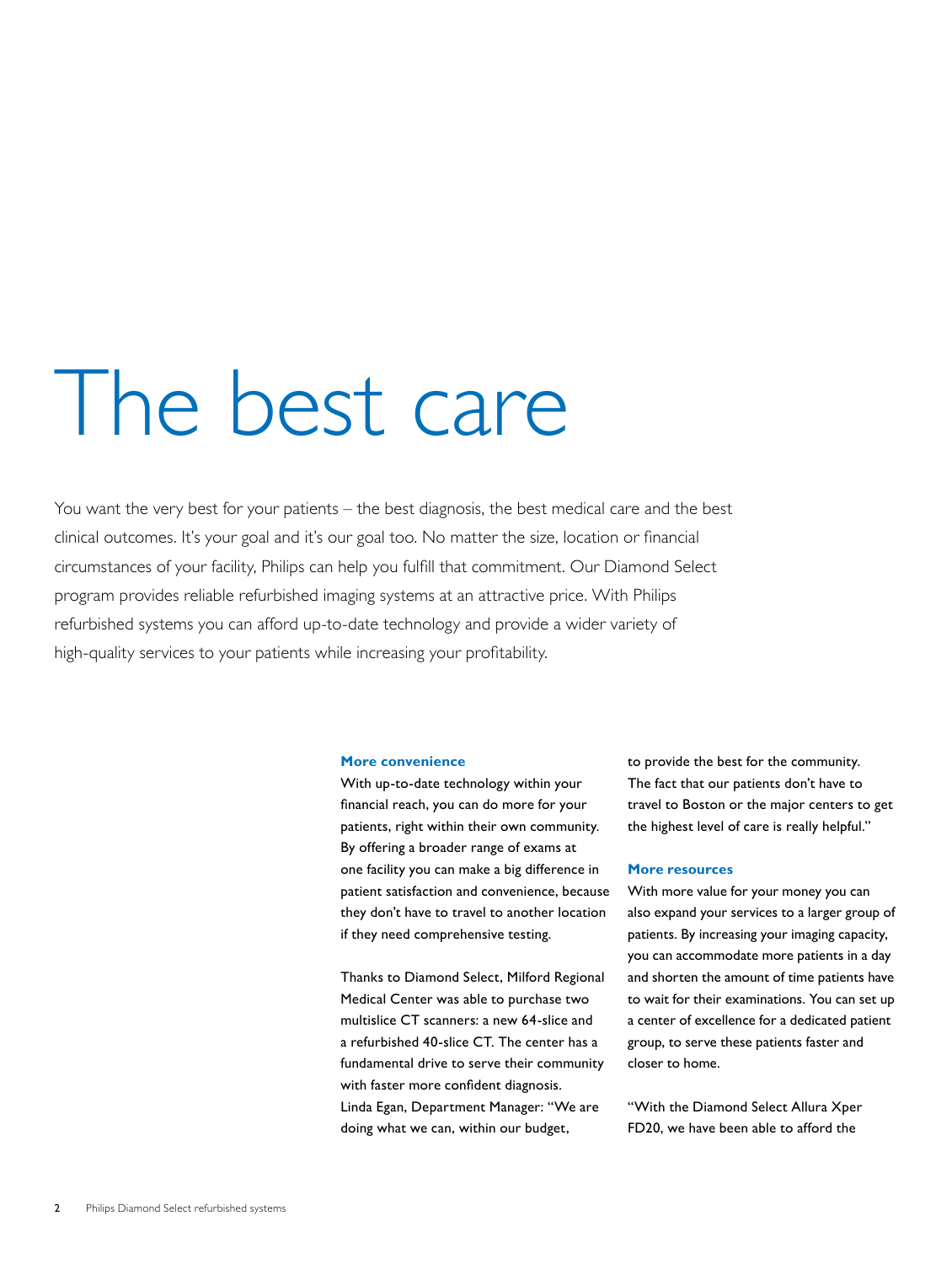

latest technology and can now provide our patients with additional services, which we could not offer before. Our physicians love the system as they can now perform complicated studies easier and faster. Our patient volume has almost doubled." says Jodie Wood, Director Cardiovascular Services at the Christus Hospital – St. Mary.

## **More patient comfort**

Offering state of the art in imaging technology can improve the quality of your services and increase patient comfort. For instance, with Philips' advanced CT and MR scanning techniques patients need to hold their breath for a shorter time and remain in the scanner for less time to make these examinations more comfortable.

Philips' advanced X-ray imaging techniques, such as 3D rotational angiography, can reduce the length of examinations and the amount of contrast medium used, which can be easier on patients. Philips' live 3D ultrasound can be used to support cardiovascular interventions and reduce the amount of X-ray dose for patients.

Tim Wescott, Manager Invasive Imaging and Cardiovascular Services at MidMichigan Medical Center: "We are extremely happy with our refurbished angiography suite from Philips Diamond Select. Our radiologists love the image quality; our patients' satisfaction has skyrocketed as a result of the improved experience and additional services we have been able to provide them with, thanks to the exceptional value and quality of the Philips overall solution. It all just makes sense."

# **More protection**

Our advanced imaging technology is based on the DoseWise program, a set of techniques, programs and practices that provides exceptional image quality while using a low X-ray dose. It is based on our ALARA (As Low As Reasonably Achievable) principle. It's a philosophy that is active in every level of product design and can offer substantial reductions in X-ray dose for patients and staff.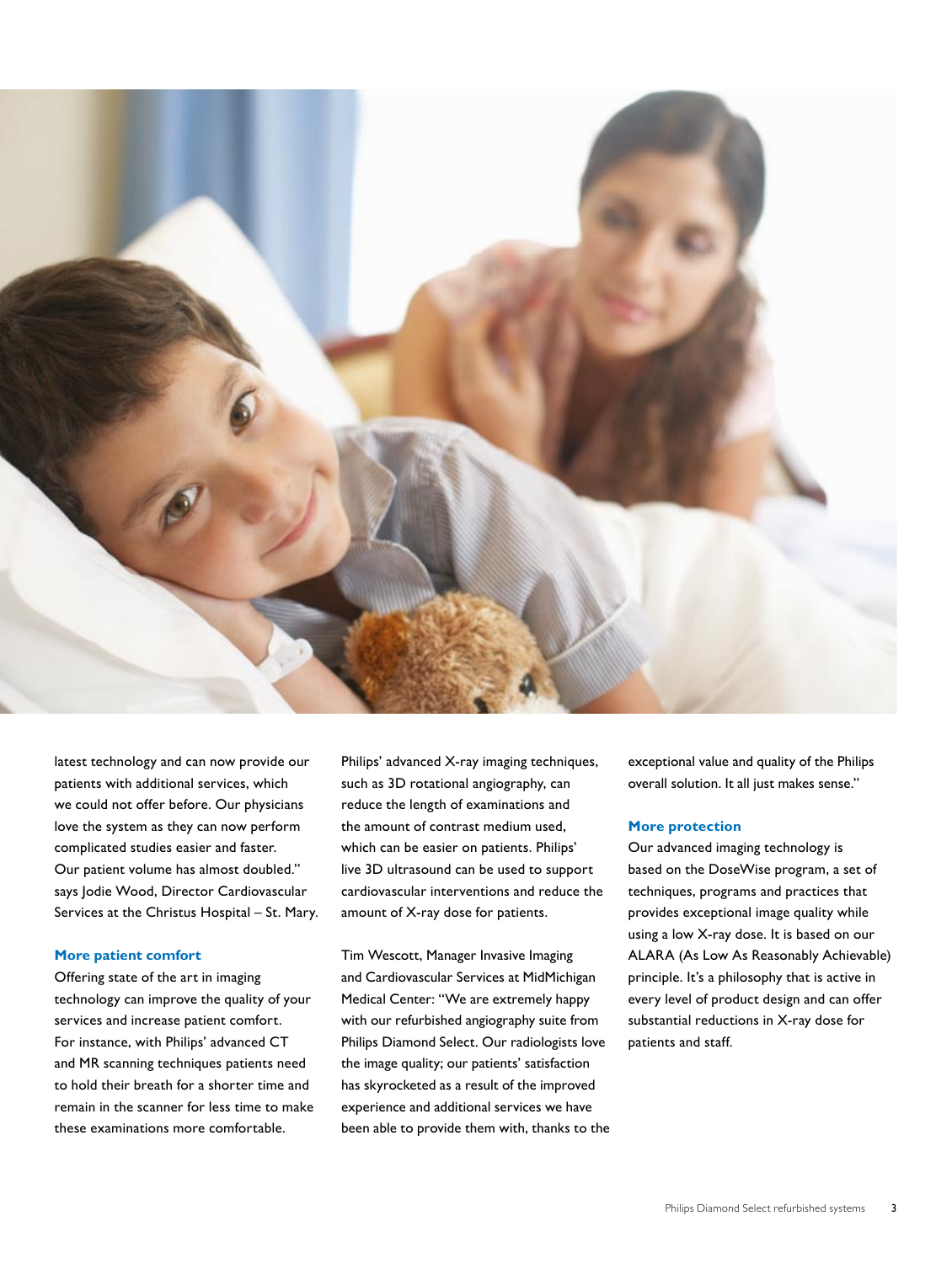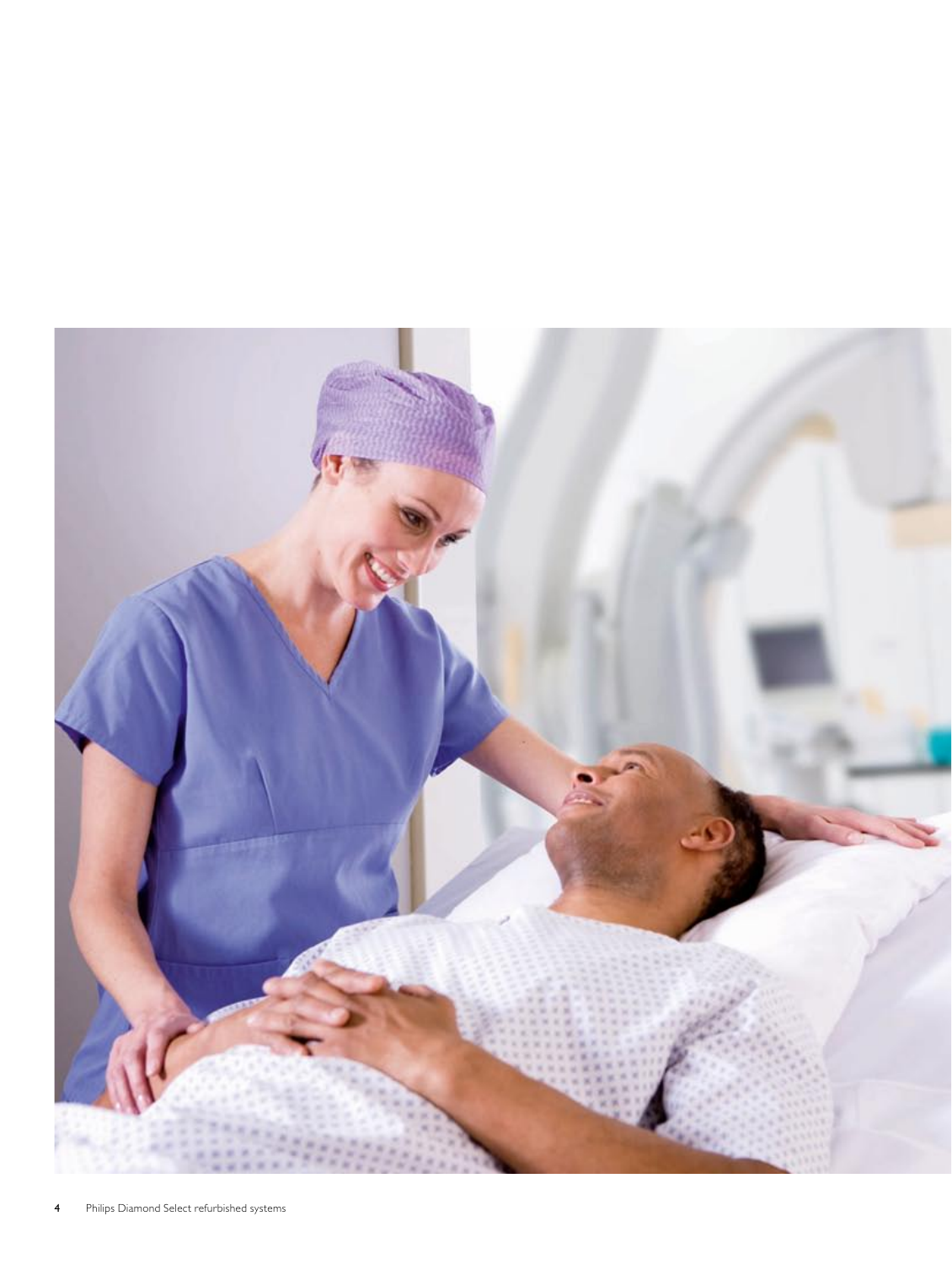# The best of Philips





Philips understands the clinical and economic realities you are facing. We are committed to providing the best solutions to your challenges so you can spend more time focusing on what's important: the needs of your patients. With Diamond Select, you can choose from a wide portfolio of refurbished high-performance systems, based on proven technology and supported by a partner that is truly interested in your success.

### **A solid basis**

Philips imaging systems have a reputation for performance and long-term value. Our customers can rely on high-quality, high-performance equipment which provides meaningful technological innovations to help them move forward. This proven technology is the basis for our Diamond Select program, which draws from a pool of highly reliable systems.

# **Expert refurbishing**

We know our systems better than anyone else, so we can easily select the best systems for refurbishment. Based on age, condition and service history, we select systems that have a long useful life ahead. Each Diamond Select system is thoroughly refurbished, tested, updated with the latest software releases, and customerconfigured, so you can be assured of continued high Philips quality.

# **A solid partnership**

Philips partners with you to help you get the most out of your investment. With Diamond Select you will benefit from extensive training conducted by experienced applications specialists; local support through our global sales and service organization; a full system warranty; and financial programs that can help you meet your business goals.

Dr. Jan Petersein, Head of the radiology department of the Humaine Clinic: "Because we needed to replace several of our systems with only a limited budget, we decided to save money by replacing our old CT scanner with a Diamond Select system. This really turned out to be the perfect solution for us. The professional installation and excellent applications training made the transition to our new Diamond Select CT system very easy. And the performance of the system is of very high quality, similar to a new system."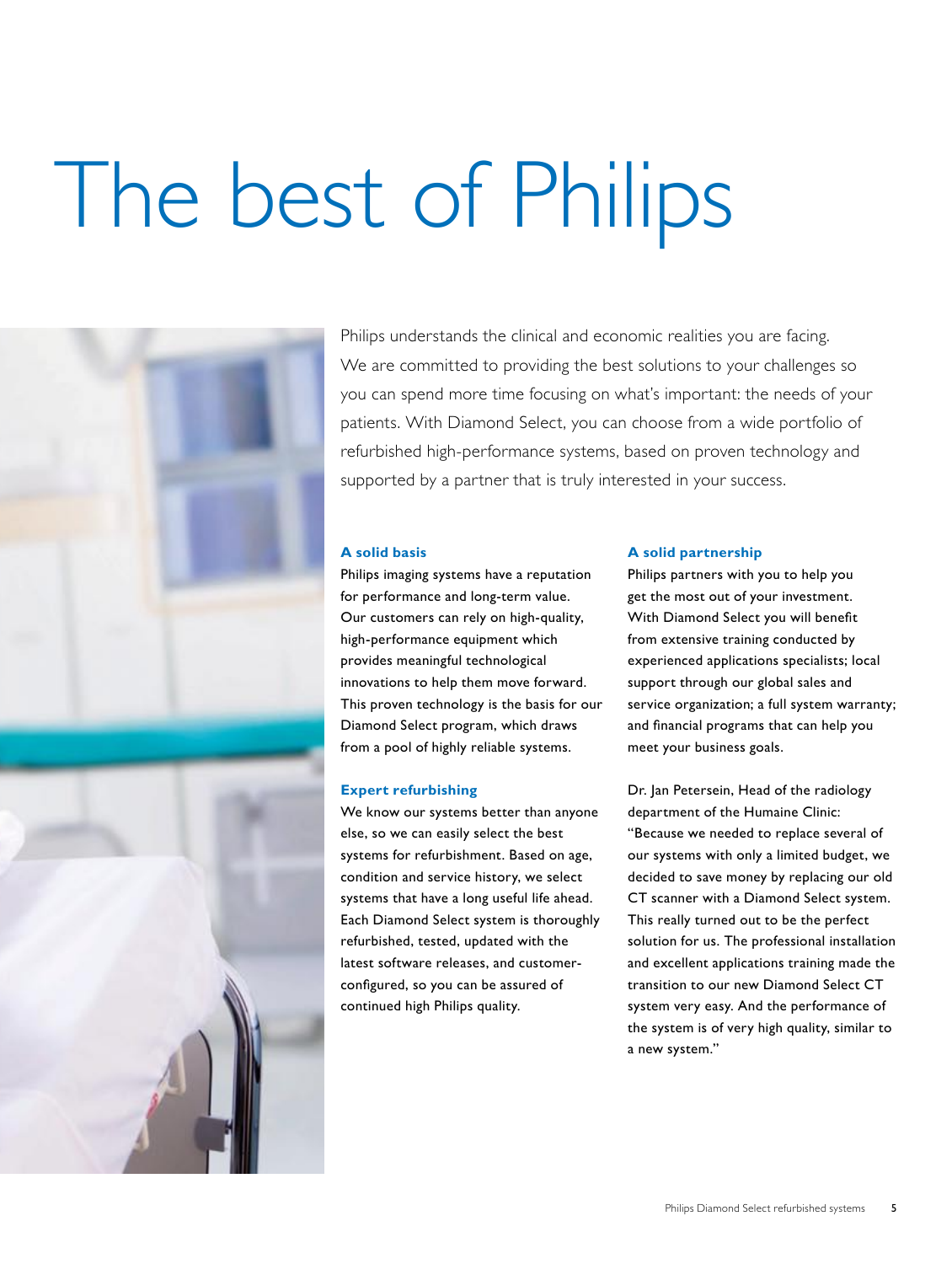

# The best for refurbishment

To best serve your patients, you have to be able to count on your imaging equipment with full confidence. It's our goal to provide best-in-class refurbished products. That is why we have developed a qualified refurbishment program to ensure your peace of mind. Only the best systems with proven, documented service histories are considered by Philips. Equipment chosen for Diamond Select is refurbished by certified personnel according to a stringent process. In our dedicated facilities, systems are submitted to rigorous testing and quality controls to meet our exacting standards. The result of this process is a high quality imaging system that can provide years of service to you and your patients.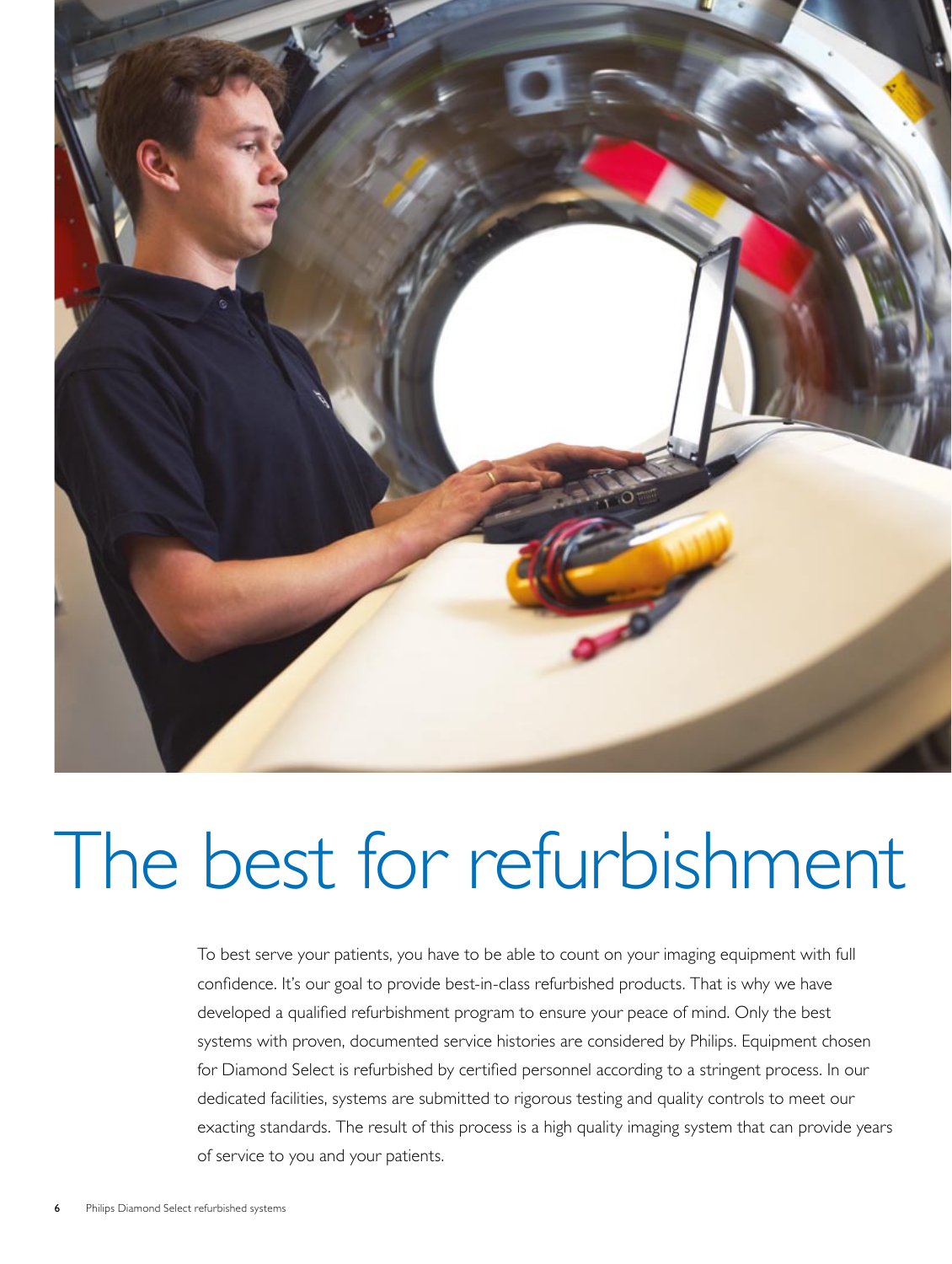Dr. P. Ehlenz of the Johanniter Hospital about their Diamond Select MR system: "When you look at the system, you can't distinguish it from a new system externally and I have noticed that many internal components are also cutting-edge. Many important parts have completely been replaced and updated. Computers and software have been upgraded. Overall, the system looks like a new machine."

The five steps of the Diamond Select refurbishment process:

# **Step 1 Stringent selection**

Philips identifies and selects prime systems by evaluating the equipment's age, condition, and service history.

# **Step 2 Skilled de-installation and transport**

Proper de-installation and specialized transport by experienced Philips personnel ensures that the system arrives at one of the Philips facilities in good condition.

# **Step 3 Expert refurbishing**

The system is fully inspected by highly qualified engineers, components are registered and inventoried, and the refurbishment process begins:

- All components are tested
- Obsolete or defective parts are replaced
- Latest software releases and field updates are installed
- System is configured to the customer's specifications
- System is cleaned and painted to look like new
- Full performance and image quality checks are performed according to original specifications

## **Step 4 Effective installation**

The system is installed, calibrated, and tested by Philips technicians to the same high standards as any new piece of equipment.

## **Step 5 Full warranty and support**

As with all new systems, Diamond Select refurbished systems come with Philips warranty, applications training, attractive financing options, and the support of Philips' worldwide customer service.

"The Diamond Select purchase process, installation process, applications, service support, and warranty are identical to new. You would never know the system is refurbished unless someone told you. I would not hesitate to purchase another Diamond Select CT from Philips." says Judy Mink, Administrative Director, Radiology Services at Robinson Memorial Hospital.





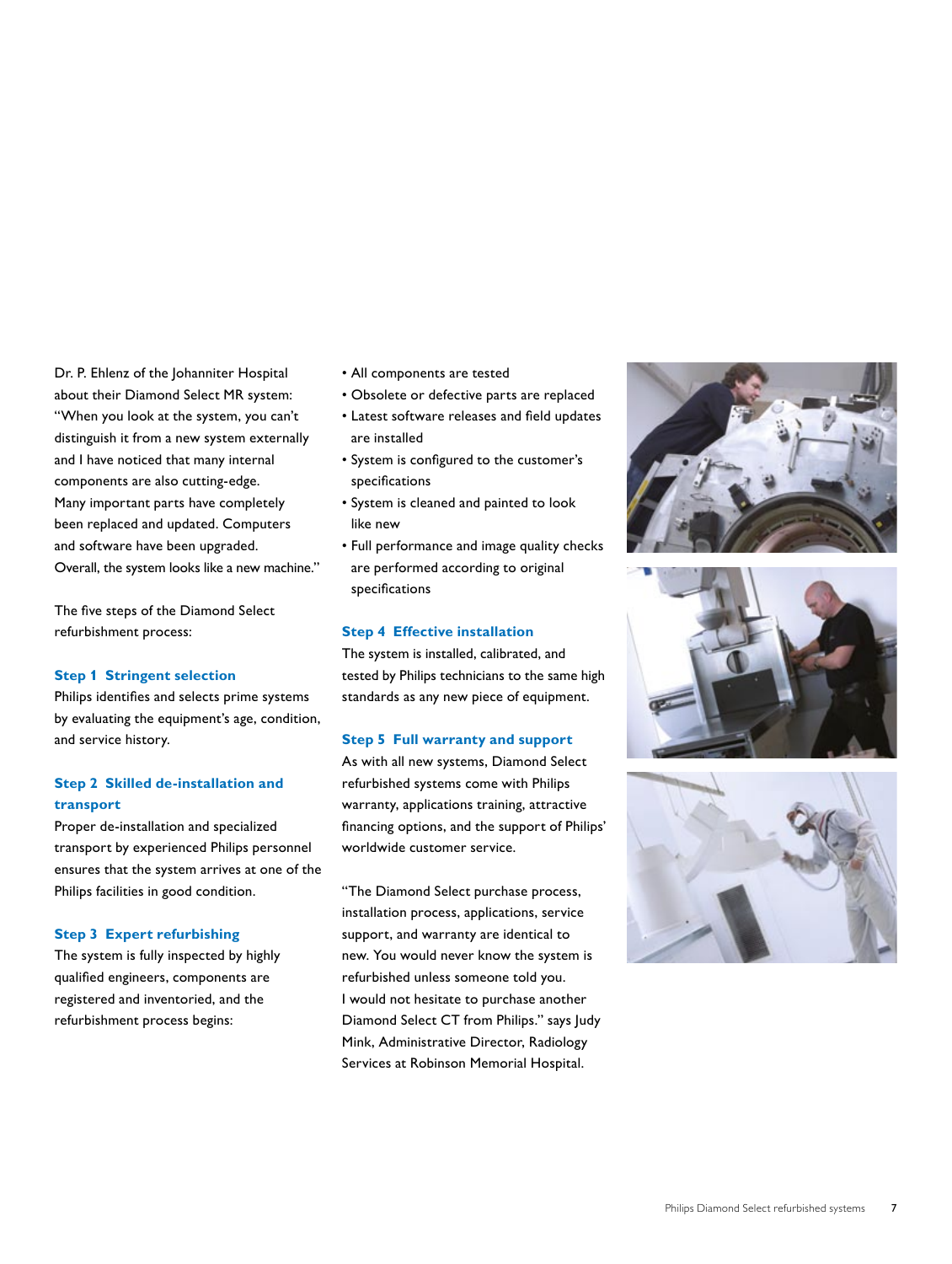# The best choice for the

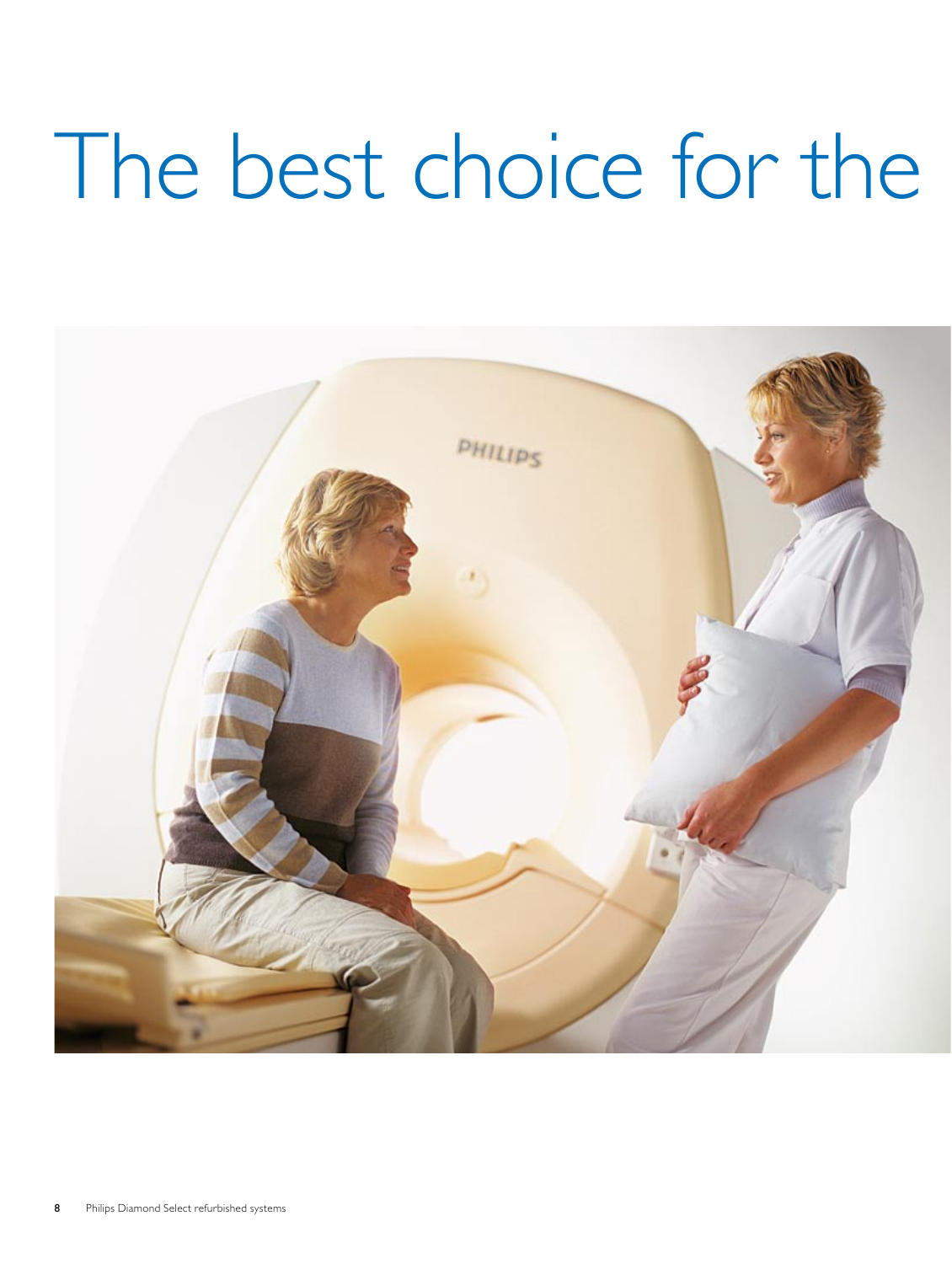# future

Philips refurbishes equipment from across its broad portfolio of imaging systems, Philips can help you choose the right system for your business requirements and your patients needs, now and in the future. These systems are based on recent technology, to help you provide the best care for your patients.



Our refurbished systems include:

- Magnetic Resonance Imaging
- Computed Tomography
- Cardio/Vascular X-ray
- General X-ray
- Surgical C-arms
- Nuclear Medicine and PET/CT
- Ultrasound

# **Same as new warranty**

Philips supports its Diamond Select systems with a complete 'same as new' warranty. It reaffirms the promise that our refurbished systems will provide you with the performance and quality of a new system.





### **Full Customer Service**

Diamond Select equipment is backed by our world-renowned customer service organization. Philips' Customer Service helps you get the most out of your investment. It allows for increased uptime, improved productivity, lower cost of ownership and enhanced patient throughput. In addition to comprehensive equipment support, clinical education and applications support will help you use your equipment more accurately and efficiently.

## **Flexible financing options**

Diamond Select equipment can be financed like any other new piece of Philips equipment through Philips Medical Capital. PMC designs flexible finance solutions that can help you deliver quality patient care and manage a successful business. We understand that the pressures of maximizing your capital budget, being clinically superior and managing increasing patient volume are all important concerns to you. When your facility wants to increase profits through careful cash flow management and expense monitoring, Philips Medical Capital can help. Our regional finance managers will work with you to design a payment schedule to meet your cash flow cycle, reimbursement funding cycle, or projected equipment use.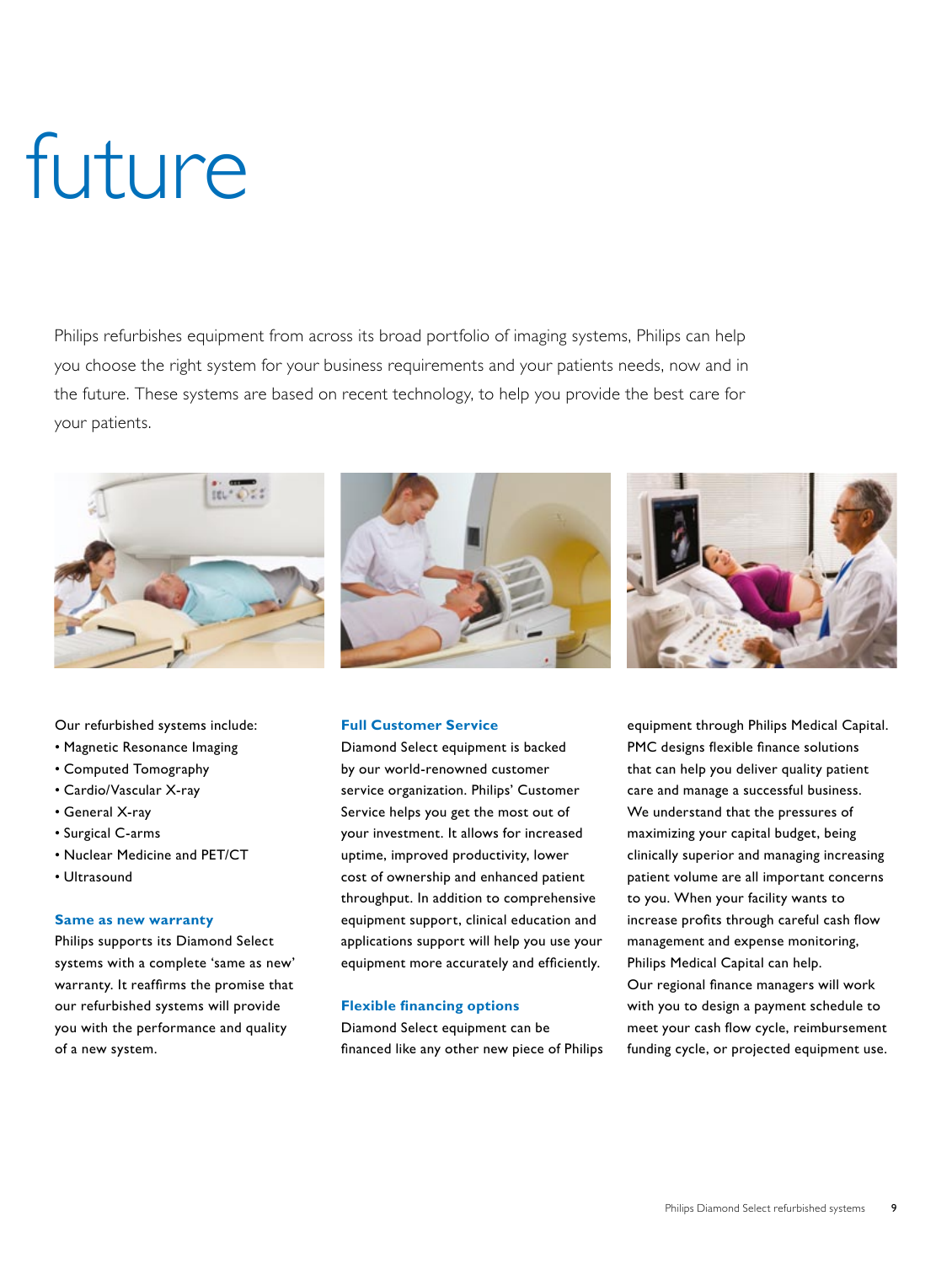# The best for the planet

Extending a system's useful lifetime just makes sense. There is no need to dispose of well-working medical equipment prematurely. With our Diamond Select program, we strive to contribute to the planet's wellbeing. By refurbishing these systems, they can continue to provide high-quality care for a larger population.

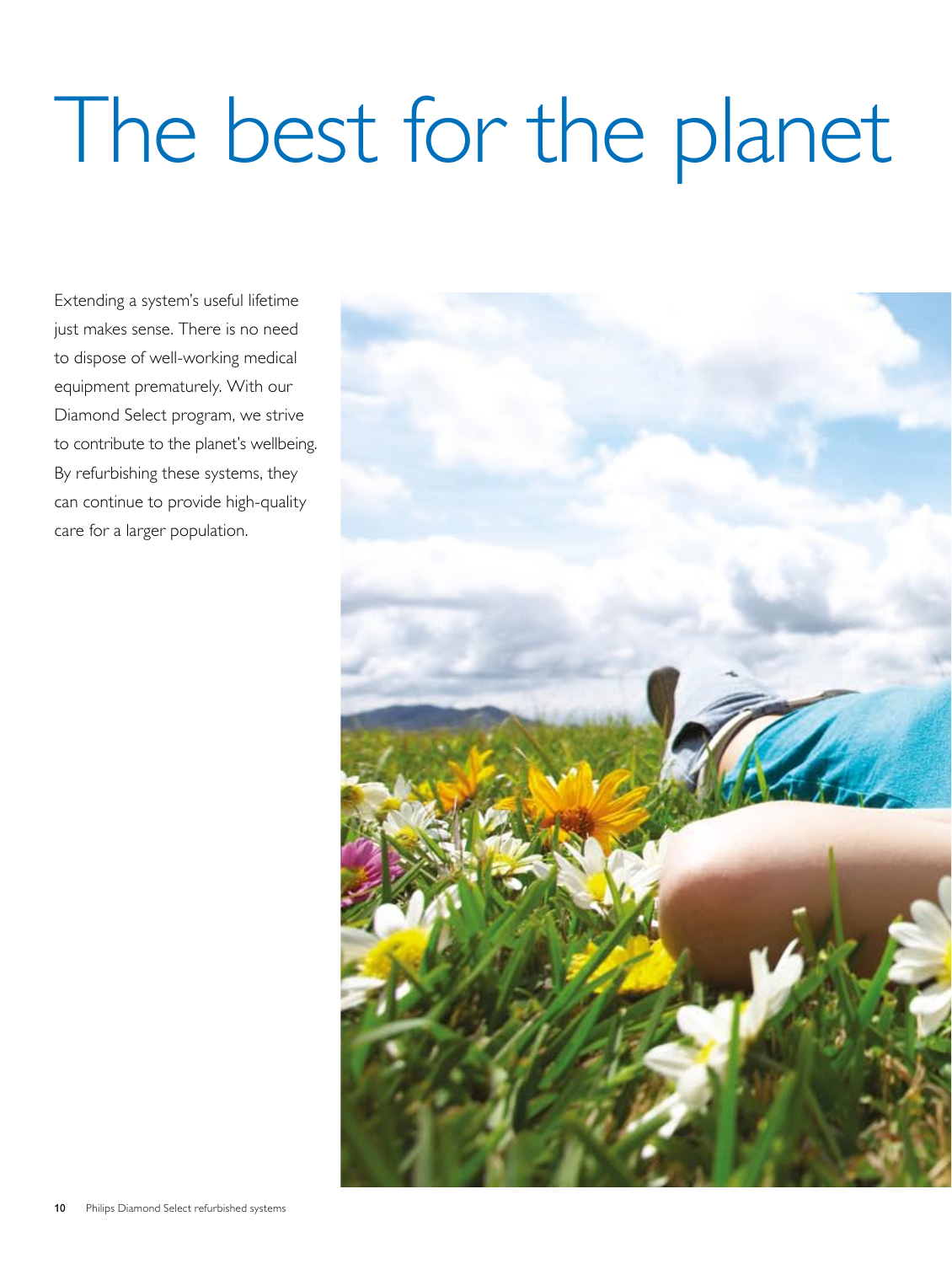Refurbishment also reduces the emission<br>of C02 and other chemicals into the<br>environment. The re-use of systems and<br>their components despesses the emount of C02 and other chemicals into the environment. The re-use of systems and their components decreases the amount of energy and raw materials consumed. We make sure that new components incorporated into the refurbished systems

are produced according to the latest environmental guidelines.

For more information on how Philips provides sustainable solutions and contributes to the preservation of the environment, visit **www.asimpleswitch.com**